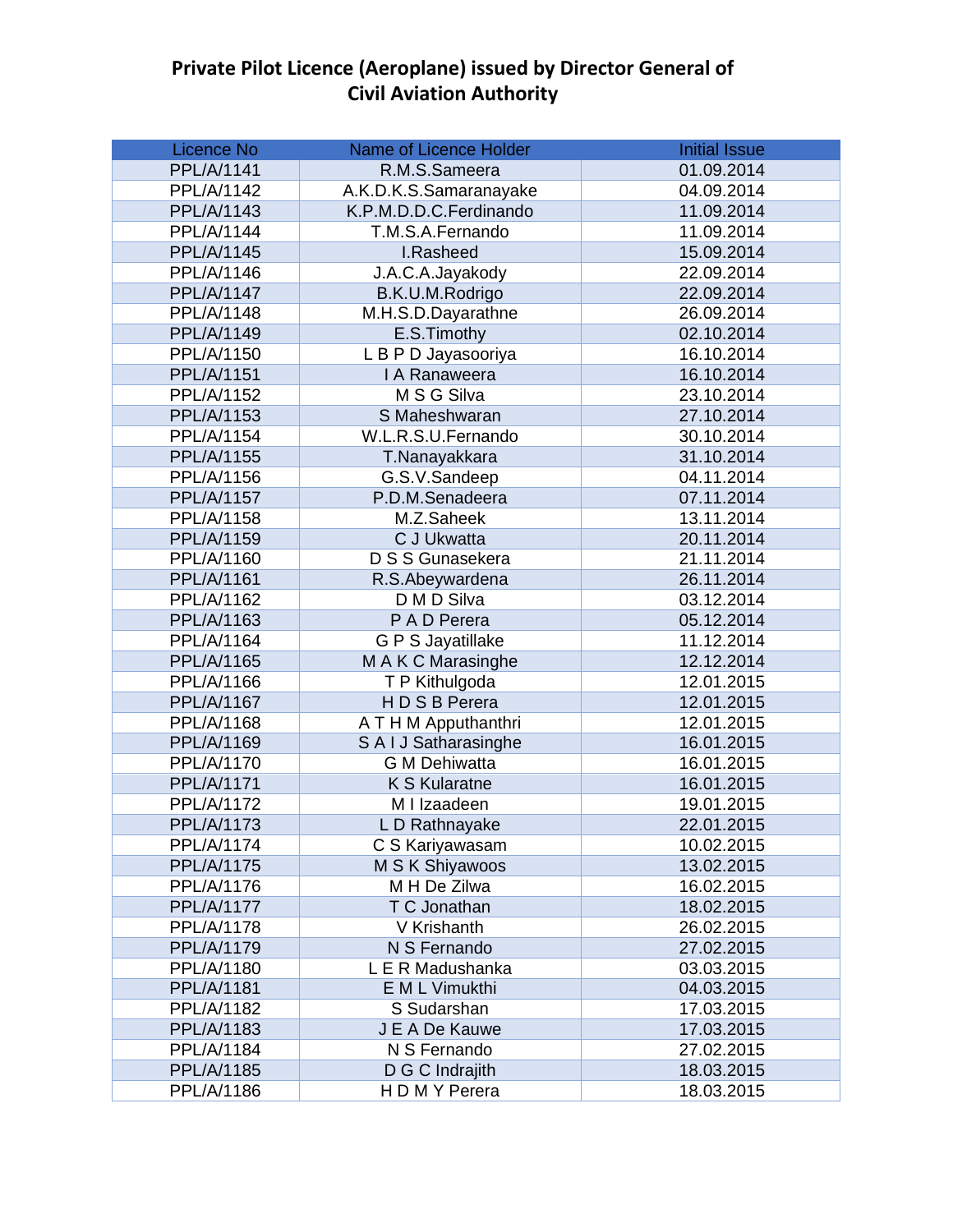| <b>PPL/A/1187</b> | E D C Vimukthi                | 30.03.2015 |
|-------------------|-------------------------------|------------|
| PPL/A/1188        | R T M D Fernando              | 21.04.2015 |
| PPL/A/1189        | W.D.T.K.Wijetunge             | 21.04.2015 |
| PPL/A/1190        | R.K.Aluwihare                 | 07.05.2015 |
| PPL/A/1191        | M.V.D.C.A.Karunasekara        | 19.05.2015 |
| PPL/A/1192        | D.V.S.S.Delgahagoda           | 29.05.2015 |
| PPL/A/1193        | S.Ahmed                       | 08.06.2015 |
| PPL/A/1194        | F.F.Gantare                   | 18.06.2015 |
| PPL/A/1195        | R.H.Jayaratna                 | 24.06.2015 |
| PPL/A/1196        | K.C.Pallegama                 | 26.06.2015 |
| <b>PPL/A/1197</b> | H.L.T.Tharinda                | 30.06.2015 |
| PPL/A/1198        | W.A.D.I.Wijesooriya           | 30.06.2015 |
| PPL/A/1199        | S.M.T.Madushan                | 07.07.2015 |
| PPL/A/1200        | D.G.D.Colonne                 | 24.07.2015 |
| PPL/A/1201        | D.S.R.Wijethunga              | 24.07.2015 |
| PPL/A/1202        | Y.G.V.C. Yatanwala            | 30.07.2015 |
| PPL/A/1203        | M.A.S.D.P.Perera              | 10.08.2015 |
| PPL/A/1204        | M.N.Nambuge                   | 25.08.2015 |
| PPL/A/1205        | K.E.L.Attale                  | 01.09.2015 |
| PPL/A/1206        | M.A.D.G.M.Suresh              | 08.09.2015 |
| PPL/A/1207        | M.Q.A.Hannan                  | 21.09.2015 |
| PPL/A/1208        | U.M.Dilshaad                  | 25.09.2015 |
| PPL/A/1209        | T.Amjadeen                    | 29.10.2015 |
| PPL/A/1210        | H.D.S.Mayuranga               | 29.10.2015 |
| PPL/A/1211        | D.J.Amerasinghe               | 04.11.2015 |
| PPL/A/1212        | R.Aravinthan                  | 18.11.2015 |
| PPL/A/1213        | D.M.S.Mendis                  | 23.11.2015 |
| <b>PPL/A/1214</b> | K.J.R.R.W.M.R.A.M.V.G.Atipola | 08.12.2015 |
| PPL/A/1215        | S.A.M.Gunathillake            | 26.11.2015 |
| PPL/A/1216        | A.A.Uduman                    | 29.01.2016 |
| <b>PPL/A/1217</b> | D.M.D.D.Gunaratne             | 28.12.2015 |
| PPL/A/1218        | A.K.Hirohata                  | 28.12.2015 |
| PPL/A/1219        | S.D.Gunasekara                | 13.01.2016 |
| PPL/A/1220        | L.S.N.De Silva                | 10.02.2016 |
| <b>PPL/A/1221</b> | R.R.T.Fernando                | 16.02.2016 |
| <b>PPL/A/1222</b> | H.N.D.Raymond                 | 01.03.2016 |
| PPL/A/1223        | H.M.M.De Silva                | 06.04.2016 |
| <b>PPL/A/1224</b> | S.Sivasubramaniam             | 05.05.2016 |
| <b>PPL/A/1225</b> | A.S.Mohamed                   | 20.04.2016 |
| PPL/A/1226        | K.D.Danwatte                  | 18.05.2016 |
| <b>PPL/A/1227</b> | H.C.R.Peiris                  | 07.06.2016 |
| PPL/A/1228        | R.N.Wickramasinghe            | 13.06.2016 |
| PPL/A/1229        | U.B.Ranaweera                 | 16.06.2016 |
| PPL/A/1230        | K.R.Ranasinghe                | 05.07.2016 |
| PPL/A/1231        | K.W.L.Vensara                 | 28.07.2016 |
| PPL/A/1232        | D.M.D.De Silva                | 18.08.2016 |
| PPL/A/1233        | K.A.C.Eshan                   | 18.08.2016 |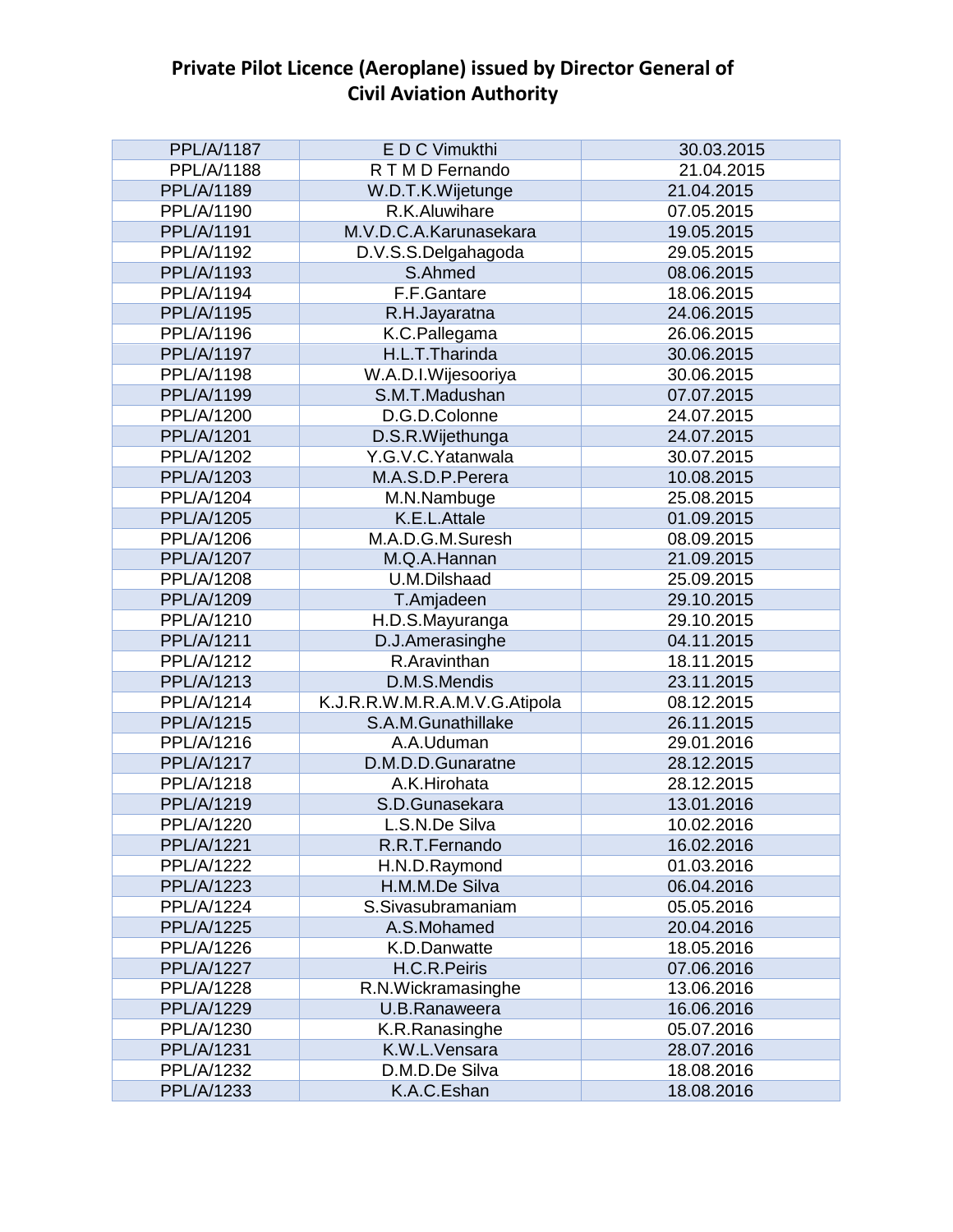| PPL/A/1234        | A.M.Nasal              | 19.08.2016 |
|-------------------|------------------------|------------|
| PPL/A/1235        | S.H.Udugama            | 06.09.2016 |
| PPL/A/1236        | S.A.O.S.Rathnasekera   | 10.10.2016 |
| <b>PPL/A/1237</b> | W.M.S.Y.Aponso         | 29.09.2016 |
| PPL/A/1238        | J.S.Sindhu             | 30.09.2016 |
| PPL/A/1239        | L.S.N.De Silva         | 29.12.2016 |
| PPL/A/1240        | S.K.Wickremaratchi     | 07.11.2016 |
| <b>PPL/A/1241</b> | S.S.Gunathilake        | 22.11.2016 |
| <b>PPL/A/1242</b> | A.T.A.Silva            | 02.02.2017 |
| PPL/A/1243        | S.M.Mohamed            | 30.11.2016 |
| <b>PPL/A/1244</b> | S.R.Gunawardhan        | 20.01.2017 |
| <b>PPL/A/1245</b> | H.A.D.M.R. Gunawardena | 13.01.2017 |
| PPL/A/1246        | M.M.Ramzil             | 19.01.2017 |
| <b>PPL/A/1247</b> | D.D.S.Asalage          | 07.03.2017 |
| PPL/A/1248        | S.S.K.Aluthgedara      | 20.02.2017 |
| PPL/A/1249        | H.P.C.S.Perera         | 23.02.2017 |
| PPL/A/1250        | G.G.A.D.Vidushanka     | 28.02.2017 |
| PPL/A/1251        | K.W.S.M.Kariyawasam    | 28.03.2017 |
| PPL/A/1252        | K.A.P.Perera           | 06.03.2017 |
| PPL/A/1253        | S.Z.R.Moulana          | 07.03.2017 |
| PPL/A/1254        | C.D.E.De Silva         | 08.03.2017 |
| PPL/A/1255        | U.R.S.Perera           | 09.03.2017 |
| PPL/A/1256        | P.Inthujan             | 13.03.2017 |
| <b>PPL/A/1257</b> | R.R.Vidushan           | 17.03.2017 |
| PPL/A/1258        | M.D.Jayawardana        | 04.04.2017 |
| <b>PPL/A/1259</b> | <b>B.A.R.Praharsha</b> | 20.04.2017 |
| PPL/A/1260        | N.D.Perera             | 11.04.2017 |
| PPL/A/1261        | M.M.A.Paaris           | 18.04.2017 |
| PPL/A/1262        | D.M.H.R.Dissanayake    | 21.04.2017 |
| PPL/A/1263        | S.M.Usman              | 27.04.2017 |
| PPL/A/1264        | T.K.S.Wageesha         | 27.04.2017 |
| PPL/A/1265        | W.M.G.K.Wariyapola     | 15.05.2017 |
| PPL/A/1266        | R.F.Valentinhare       | 05.06.2017 |
| <b>PPL/A/1267</b> | M.V.Ahmed              | 13.06.2017 |
| PPL/A/1268        | S.S.I.S.Fernando       | 28.06.2017 |
| PPL/A/1269        | A.H.K.Benalashhar      | 10.07.2017 |
| PPL/A/1270        | A.D.Silva              | 11.07.2017 |
| <b>PPL/A/1271</b> | A.K.S.M.Arawwala       | 18.07.2017 |
| PPL/A/1272        | M.A.Thahireen          | 18.07.2017 |
| PPL/A/1273        | W B R Indrajith        | 02.08.2017 |
| <b>PPL/A/1274</b> | D.L.A.Jayathilake      | 03.08.2017 |
| PPL/A/1275        | A.Jalal                | 04.08.2017 |
| PPL/A/1276        | A.D.Demotte            | 04.08.2017 |
| <b>PPL/A/1277</b> | D.S.R.Gunawardena      | 24.08.2017 |
| PPL/A/1278        | U.C.De Silva           | 11.08.2017 |
| <b>PPL/A/1279</b> | K.A.V.P.Wickramasinghe | 15.09.2017 |
| PPL/A/1280        | S.A.R.P.Hewage         | 24.08.2017 |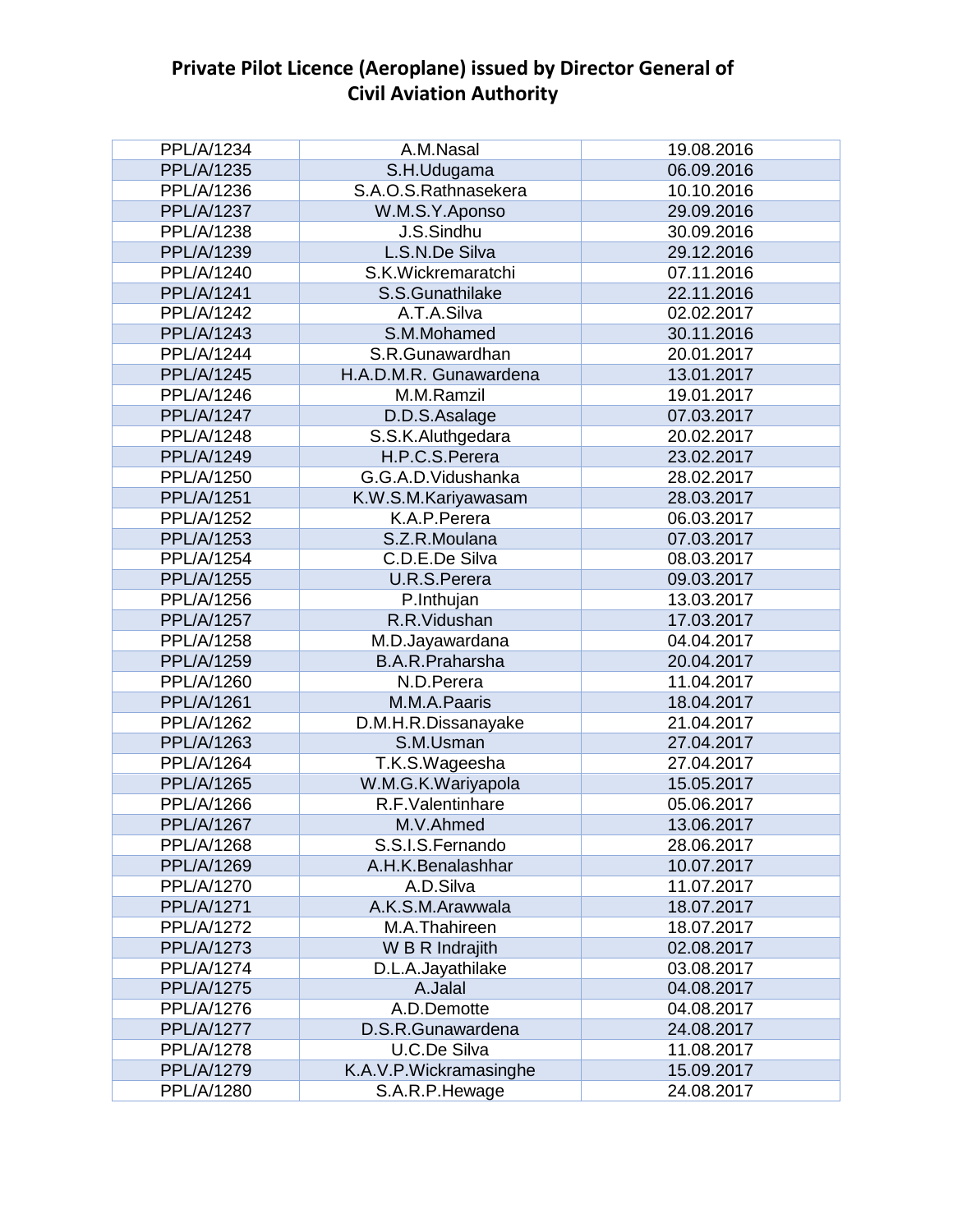| <b>PPL/A/1281</b> | D.C.D.Perera             | 30.08.2017 |
|-------------------|--------------------------|------------|
| PPL/A/1282        | W.A.R.D.Dias             | 08.09.2017 |
| PPL/A/1283        | A.A.Wickramaarachchi     | 08.09.2017 |
| PPL/A/1284        | P.P.D.N.Abeyratne        | 12.09.2017 |
| <b>PPL/A/1285</b> | M.K.Batathurughe         | 13.09.2017 |
| PPL/A/1286        | A.A.A.Jaleel             | 11.10.2017 |
| <b>PPL/A/1287</b> | S.J.Livera               | 16.11.2017 |
| PPL/A/1288        | K.K.Senanayake           | 26.10.2017 |
| PPL/A/1289        | N.D.C.De Costha          | 13.11.2017 |
| PPL/A/1290        | C.S.Wijegoonaratne       | 16.01.2018 |
| PPL/A/1291        | I.W.Boomike              | 02.02.2018 |
| PPL/A/1292        | N.S.Ekanayake            | 02.02.2018 |
| PPL/A/1293        | G.P.R.T.Fonseka          | 06.03.2018 |
| PPL/A/1294        | M.K.L.R.M.Dharmaratne    | 12.03.2018 |
| PPL/A/1295        | P.Y.S.Silva              | 12.03.2018 |
| PPL/A/1296        | S.N.De Silva             | 12.03.2018 |
| PPL/A/1297        | P.G.D.Oshan              | 20.03.2018 |
| PPL/A/1298        | R.D.T.Lahiru             | 28.03.2018 |
| PPL/A/1299        | K.S.Lakshan              | 27.04.2018 |
| PPL/A/1300        | J.K.P.S.Ariyadasa        | 01.05.2018 |
| PPL/A/1301        | Y.K.Makalandage          | 14.05.2018 |
| PPL/A/1302        | P.I.U.Vithanage          | 14.05.2018 |
| PPL/A/1303        | D.N.Kumarasinghe         | 14.05.2018 |
| PPL/A/1304        | M.S.Nisthar              | 17.05.2018 |
| PPL/A/1305        | R.Z.Pereira              | 22.05.2018 |
| PPL/A/1306        | D.M.S.Vindula            | 22.05.2018 |
| <b>PPL/A/1307</b> | M.K.C.Obris              | 22.05.2018 |
| PPL/A/1308        | D.L.Kandan               | 06.06.2018 |
| PPL/A/1309        | W.M.M.Rodrigo            | 09.08.2018 |
| PPL/A/1310        | M.A.S.P.Marasighe        | 12.06.2018 |
| PPL/A/1311        | S.B.Jayasingha           | 19.06.2018 |
| PPL/A/1312        | K.G.D.S.Weerakoon        | 19.06.2018 |
| PPL/A/1313        | H.A.K.Pathirana          | 02.07.2018 |
| PPL/A/1314        | L.K.M.C.Jayasuriya       | 05.07.2018 |
| PPL/A/1315        | S.S.Jayamaha             | 23.07.2018 |
| PPL/A/1316        | G.W.T.N.Perera           | 23.07.2018 |
| PPL/A/1317        | W.C.T.Wijesighe          | 30.07.2018 |
| PPL/A/1318        | A.A.Arsakulasuriya       | 08.08.2018 |
| PPL/A/1319        | H.K.U.A.Gunarathne       | 21.09.2018 |
| PPL/A/1320        | R.Rajasekaran            | 20.09.2018 |
| PPL/A/1321        | P.D.P.R.C.Wickramasinghe | 21.09.2018 |
| PPL/A/1322        | K.D.H.S.Kothalawala      | 21.09.2018 |
| PPL/A/1323        | M.G.C.Peiris             | 01.10.2018 |
| PPL/A/1324        | K.M.T.N.Kulatunga        | 04.10.2018 |
| PPL/A/1325        | H.J.S.C.De Silva         | 09.10.2018 |
| PPL/A/1326        | <b>B.D.K.Pathirana</b>   | 10.10.2018 |
| PPL/A/1327        | K.V.Rajapaksha           | 11.10.2018 |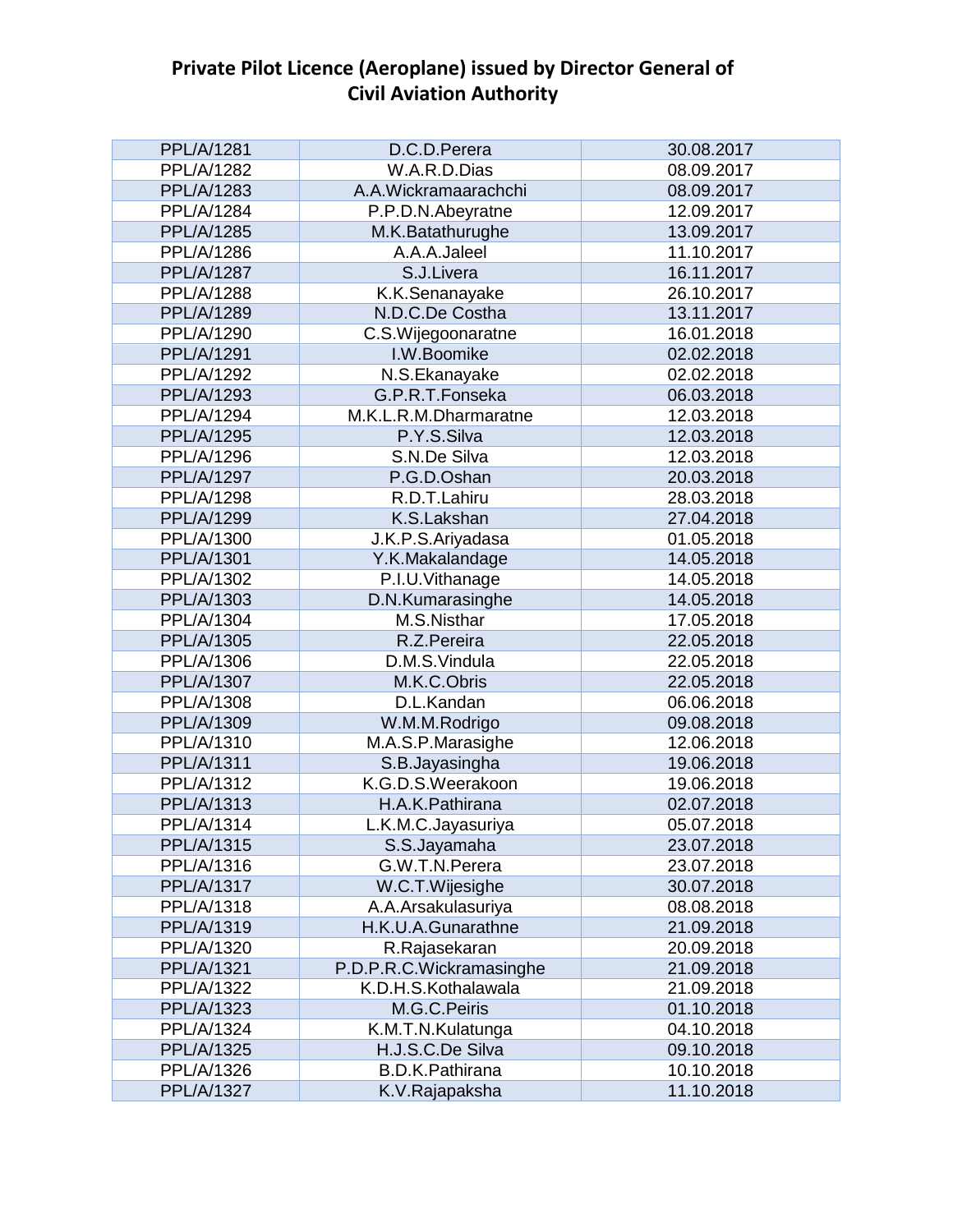| PPL/A/1328        | U.G.Jayamanna            | 12.10.2018 |
|-------------------|--------------------------|------------|
| PPL/A/1329        | P.S.Jayatunge            | 15.10.2018 |
| PPL/A/1330        | P.M.Dissanayake          | 22.10.2018 |
| PPL/A/1331        | D.N.Seneviratne          | 22.10.2018 |
| PPL/A/1332        | T.A.K.A.Sabreen          | 23.10.2018 |
| PPL/A/1333        | S.J.Arasaratnam          | 07.11.2018 |
| PPL/A/1334        | K.M.T.M.B.Kananthen      | 19.11.2018 |
| PPL/A/1335        | N.M.P.Pereira            | 23.11.2018 |
| PPL/A/1336        | S.M.S.R.Senarath         | 04.12.2018 |
| PPL/A/1337        | R.G.Fernando             | 06.12.2018 |
| PPL/A/1338        | A.M.D.V.M.Wickramasinghe | 06.12.2018 |
| PPL/A/1339        | L.G.H.Dayan              | 12.12.2018 |
| PPL/A/1340        | L.N.Wickramasinghe       | 24.12.2018 |
| PPL/A/1341        | M.G.Danthanarayana       | 04.01.2019 |
| PPL/A/1342        | G.I.K.Aponsu             | 14.03.2019 |
| PPL/A/1343        | A Sivakumar              | 30.01.2019 |
| PPL/A/1344        | G.K.A.Kumar              | 08.02.2019 |
| PPL/A/1345        | M.D.R.S. Samarasinghe    | 13.02.2019 |
| PPL/A/1346        | A.R.Mahamoor             | 21.02.2019 |
| <b>PPL/A/1347</b> | I.Shareef                | 25.02.2019 |
| PPL/A/1348        | D.R.P.A.Perera           | 27.02.2019 |
| PPL/A/1349        | P.R.R.N.B.Ariyaratne     | 28.02.2019 |
| PPL/A/1350        | F Nafa                   | 27.03.2019 |
| <b>PPL/A/1351</b> | B.M.C.S.Bandara          | 28.03.2019 |
| PPL/A/1352        | D.B.Jayasinghe           | 17.04.2019 |
| PPL/A/1353        | M.J Wijenayake           | 17.12.2019 |
| PPL/A/1354        | R.D.David                | 17.04.2019 |
| PPL/A/1355        | K.M.L.U. Madushanka      | 22.04.2019 |
| PPL/A/1356        | S J A Guneratne          | 22.04.2019 |
| PPL/A/1357        | L.M Abeysinghe           | 02.05.2019 |
| PPL/A/1358        | A.H.H.N.Lakshman         | 29.05.2019 |
| PPL/A/1359        | V.V.R.Walpita            | 29.05.2019 |
| PPL/A/1360        | K.H.A.Hussain            | 30.05.2019 |
| PPL/A/1361        | M S A Perera             | 04.06.2019 |
| PPL/A/1362        | R.A.A.S.de Alwis         | 07.06.2019 |
| PPL/A/1363        | M. H. Faiz               | 15.07.2019 |
| PPL/A/1364        | M D Basnayake            | 27.02.2020 |
| PPL/A/1365        | C.P. Lindsay White       | 29.07.2019 |
| PPL/A/1366        | D.A Thilina Madhushan    | 29.07.2019 |
| PPL/A/1367        | F.B.Y.R De Silva         | 15.08.2019 |
| PPL/A/1368        | D C Kumarage             | 06.08.2019 |
| PPL/A/1369        | P C S Fernando           | 20.08.2019 |
| PPL/A/1370        | D.M.Ranasinghe           | 23.08.2019 |
| PPL/A/1371        | A.T. Tillekeratne        | 06.09.2019 |
| PPL/A/1372        | A S Lahir                | 17.09.2019 |
| PPL/A/1373        | S.N.C.S.Pathirana        | 30.09.2019 |
| PPL/A/1374        | A.A.M.Ali Raza           | 30.09.2019 |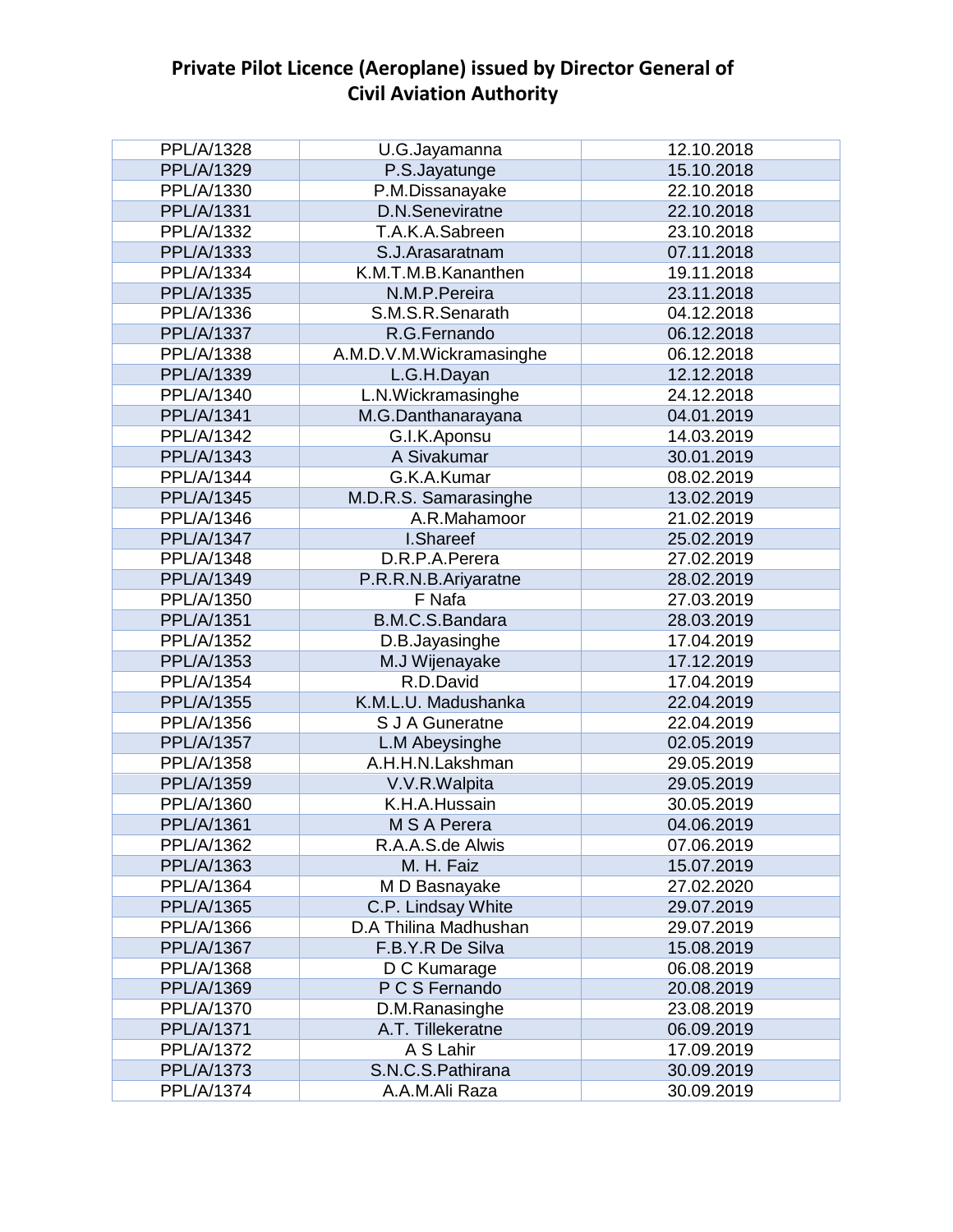| <b>PPL/A/1375</b> | M.Maugal               | 03.10.2019 |
|-------------------|------------------------|------------|
| PPL/A/1376        | M.R.M Ismail           | 03.10.2019 |
| <b>PPL/A/1377</b> | J.M.R.K.Harisinghe     | 07.10.2019 |
| PPL/A/1378        | K.D.Manuranga          | 08.10.2019 |
| PPL/A/1379        | M.N.M.Jahith           | 08.10.2019 |
| PPL/A/1380        | D.T.K Devasurendra     | 17.02.2020 |
| PPL/A/1381        | A.U.R De Zoysa         | 15.10.2019 |
| PPL/A/1382        | R.A.C.T.S. Ranathunga  | 18.10.2019 |
| PPL/A/1383        | M.P Manawaduge         | 18.10.2019 |
| PPL/A/1384        | F.D. Athif             | 21.10.2019 |
| PPL/A/1385        | M.Malaak Adam          | 28.10.2019 |
| PPL/A/1386        | M.S.D.J.Mendis         | 18.11.2019 |
| PPL/A/1387        | M.A.V.A. Palihawadana  | 25.11.2019 |
| PPL/A/1388        | S P Fonseka            | 25.11.2019 |
| PPL/A/1389        | Lazarus Cruz Sujanthan | 25.11.2019 |
| PPL/A/1390        | P.A.H.Peiris           | 12.02.2019 |
| PPL/A/1391        | M.A.B.V. Mudannayake   | 12.02.2019 |
| PPL/A/1392        | S.D.Senanayake         | 12.02.2019 |
| PPL/A/1393        | I A Mohamed            | 16.12.2019 |
| PPL/A/1394        | N.A.M.P.J. Senewiratne | 17.12.2019 |
| PPL/A/1395        | A. S. Afzal            | 23.12.2019 |
| PPL/A/1396        | N.S.Uduwarage          | 23.01.2020 |
| PPL/A/1397        | G.L.W Jinadasa         | 27.01.2020 |
| PPL/A/1398        | C.N.S Gallearachchi    | 27.01.2020 |
| PPL/A/1399        | H C Manchanayake       | 27.01.2020 |
| PPL/A/1400        | P.V.Karunathilake      | 11.02.2020 |
| PPL/A/1401        | M.H Haseen             | 14.02.2020 |
| PPL/A/1402        | R D K Mayadunna        | 25.02.2020 |
| PPL/A/1403        | A.E.T.Jayawardana      | 26.02.2020 |
| PPL/A/1404        | W.T.Beenu              | 27.02.2020 |
| PPL/A/1405        | R V A T V Wijeratne    | 10.03.2020 |
| PPL/A/1406        | K.D.S.Momotharo        | 25.06.2020 |
| PPL/A/1407        | M.R.Nasir              | 06.07.2020 |
| PPL/A/1408        | R A T Ranawaka         | 10.07.2020 |
| PPL/A/1409        | M D K H Mapitiya       | 09.07.2020 |
| PPL/A/1410        | N A D M Niranga        | 09.07.2020 |
| PPL/A/1411        | A.Shiyah               | 10.08.2020 |
| PPL/A/1412        | P.S.M.Cooray           | 10.08.2020 |
| PPL/A/1413        | O.E.B Herath           | 11.08.2020 |
| PPL/A/1414        | A.A Rasheed            | 17.08.2020 |
| <b>PPL/A/1415</b> | A.N Panagoda           | 24.08.2020 |
| PPL/A/1416        | A. A Shakoor           | 24.08.2020 |
| <b>PPL/A/1417</b> | C.R. Yogaratnam        | 24.08.2020 |
| PPL/A/1418        | R.J.Ravindrakumar      | 01.09.2020 |
| PPL/A/1419        | N. A. Alwis            | 24.09.2020 |
| PPL/A/1420        | M Z Zubair             | 07.10.2020 |
| PPL/A/1421        | S.A.T.T. Rathnasekara  | 01.10.2020 |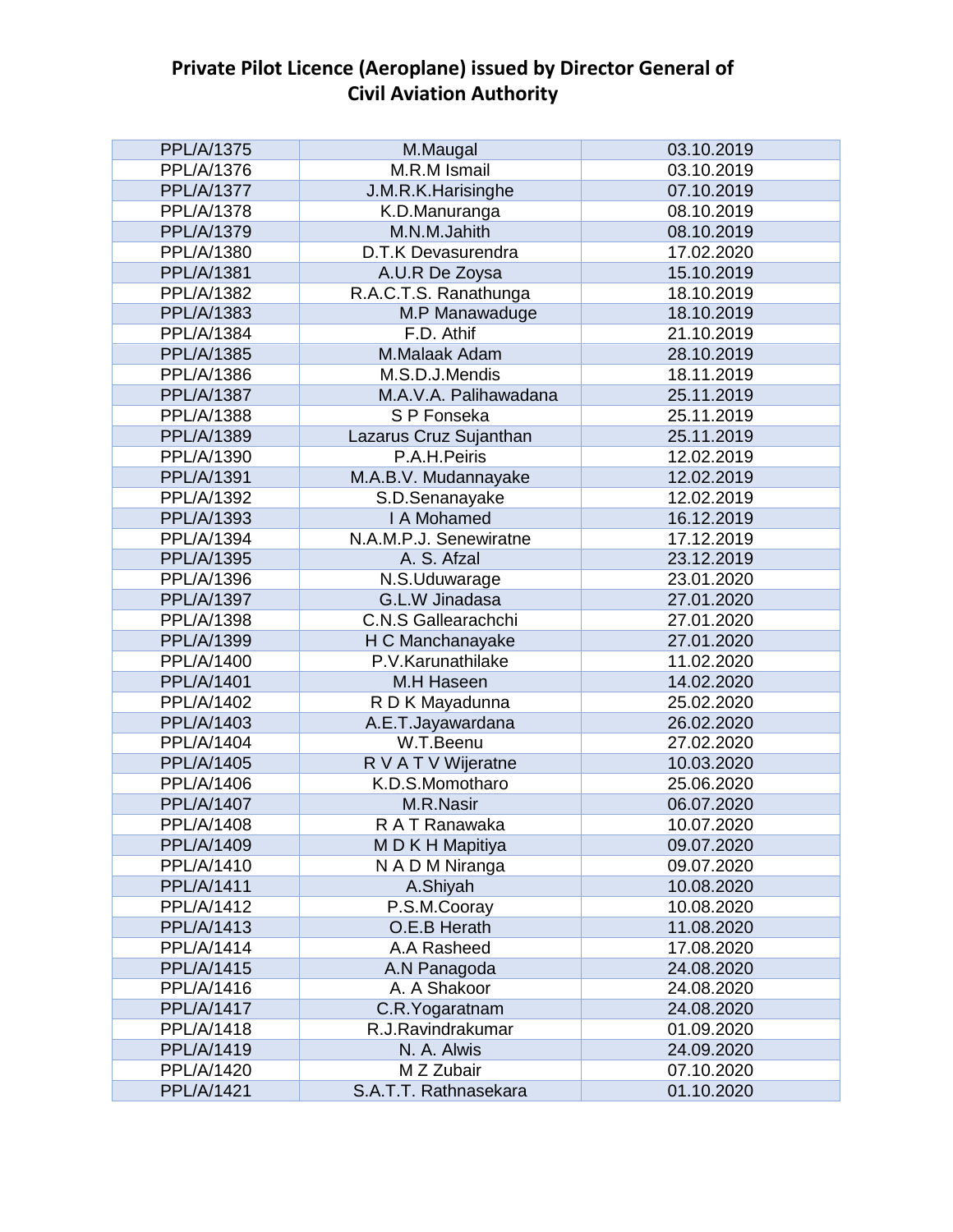| <b>PPL/A/1422</b> | H H Jeantet              | 10.12.2020 |
|-------------------|--------------------------|------------|
| <b>PPL/A/1423</b> | D.S.V. Ranasinghe        | 10.12.2020 |
| PPL/A/1424        | A Shamin                 | 22.12.2020 |
| <b>PPL/A/1425</b> | R A DE SILVA NANAYAKKARA | 01.04.2021 |
| PPL/A/1426        | W Y N FERNANDO           | 08.01.2021 |
| <b>PPL/A/1427</b> | <b>RAPSRPERERA</b>       | 11.01.2021 |
| <b>PPL/A/1428</b> | U K d K N JAYASINGHE     | 20.01.2021 |
| PPL/A/1429        | M A M B MADURAPPERUMA    | 01.02.2021 |
| PPL/A/1430        | <b>ALI RISHWAN</b>       | 24.02.2021 |
| PPL/A/1431        | <b>MPMABEYRATNE</b>      | 17.02.2021 |
| PPL/A/1432        | <b>K C SERASINGHE</b>    | 19.02.2021 |
| PPL/A/1433        | M H I MADUSANKA          | 08.03.2021 |
| PPL/A/1434        | S S S C FERNANDO         | 08.03.2021 |
| <b>PPL/A/1435</b> | <b>LM SHAREEF</b>        | 09.03.2021 |
| PPL/A/1436        | <b>H S SAUDI</b>         | 09.03.2021 |
| <b>PPL/A/1437</b> | M IFHAM                  | 15.03.2021 |
| PPL/A/1438        | P L MALALAGAMA           | 17.03.2021 |
| PPL/A/1439        | <b>MMHMPARIS</b>         | 22.03.2021 |
| PPL/A/1440        | A U JAYAKODY             | 23.03.2021 |
| <b>PPL/A/1441</b> | <b>IDVWIJESINGHE</b>     | 24.03.2021 |
| PPL/A/1442        | K T VITHARANA            | 31.03.2021 |
| <b>PPL/A/1443</b> | C S N ADIKARAM           | 01.04.2021 |
| <b>PPL/A/1444</b> | <b>DMSSBANDARA</b>       | 06.04.2021 |
| CAASL-72-A-10040  | M R HULANGAMUWA          | 08.06.2021 |
| PPL/A/1446        | <b>KPWSTDESILVA</b>      | 09.04.2021 |
| <b>PPL/A/1447</b> | K W M D T BANDARA        | 19.04.2021 |
| PPL/A/1448        | WHGSK SOORIYAWANSHA      | 23.04.2021 |
| PPL/A/1449        | T R DE ZOYSA             | 29.04.2021 |
| PPL/A/1450        | A ARCHANAN               | 30.04.2021 |
| <b>PPL/A/1451</b> | A S RASHEED              | 03.05.2021 |
| <b>PPL/A/1452</b> | E IMRAAN                 | 06.05.2021 |
| PPL/A/1453        | <b>C E NICHOLAU</b>      | 17.05.2021 |
| <b>PPL/A/1454</b> | <b>MTNOZAIN</b>          | 19.05.2021 |
| <b>PPL/A/1455</b> | <b>GAKK GUNASINGHE</b>   | 14.06.2021 |
| PPL/A/1456        | N H M R NARASINGHE       | 21.06.2021 |
| <b>PPL/A/1457</b> | <b>H S V FERNANDO</b>    | 23.06.2021 |
| PPL/A/1458        | N H JAYAWARDENA          | 01.07.2021 |
| PPL/A/1459        | C S A HETTIARATCHI       | 08.07.2021 |
| PPL/A/1460        | M IFAZ                   | 13.07.2021 |
| <b>PPL/A/1461</b> | A A L S AMALASINGHE      | 26.07.2021 |
| <b>PPL/A/1462</b> | <b>S S N PERERA</b>      | 29.07.2021 |
| PPL/A/1463        | A W M ABEYSEKARA         | 01.09.2021 |
| <b>PPL/A/1464</b> | A S BANDARANAYAKE        | 29.09.2021 |
| PPL/A/1465        | <b>KVHPERERA</b>         | 13.09.2021 |
| PPL/A/1466        | T T MOTTAU               | 15.09.2021 |
| PPL/A/1466        | <b>CMR SILVA</b>         | 24.09.2021 |
| CAASL-72-A-10146  | <b>KSSJSILVA</b>         | 29.07.2021 |